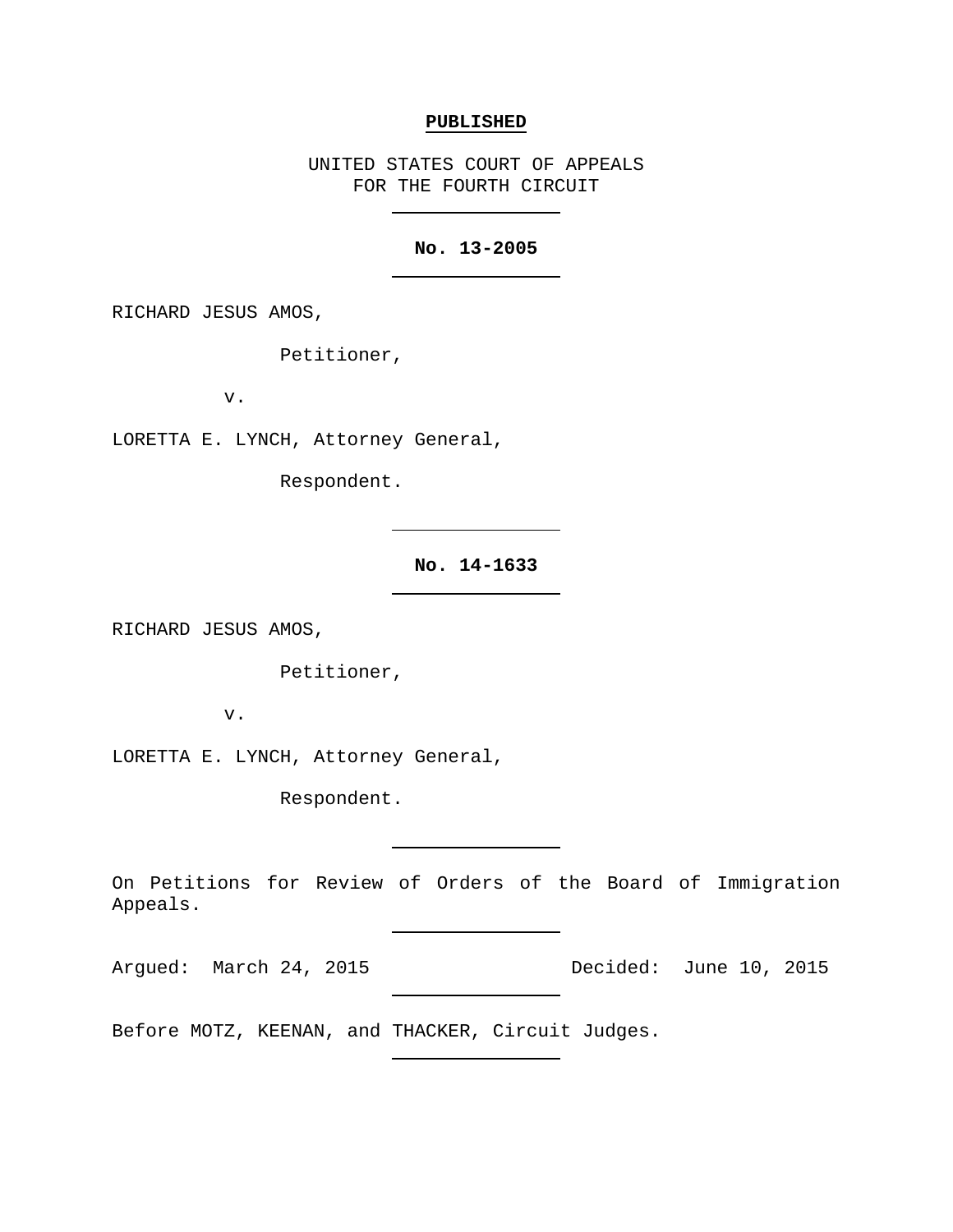Petitions for review granted and order of removal vacated by published opinion. Judge Keenan wrote the opinion, in which Judge Motz and Judge Thacker joined.

**ARGUED**: Jay S. Marks, LAW OFFICES OF JAY S. MARKS, LLC, Silver Spring, Maryland, for Petitioner. Rebecca Hoffberg Phillips, UNITED STATES DEPARTMENT OF JUSTICE, Washington, D.C., for Respondent. **ON BRIEF**: Joyce R. Branda, Acting Assistant Attorney General, Civil Division, John S. Hogan, Senior Litigation Counsel, Office of Immigration Litigation, UNITED STATES DEPARTMENT OF JUSTICE, Washington, D.C., for Respondent.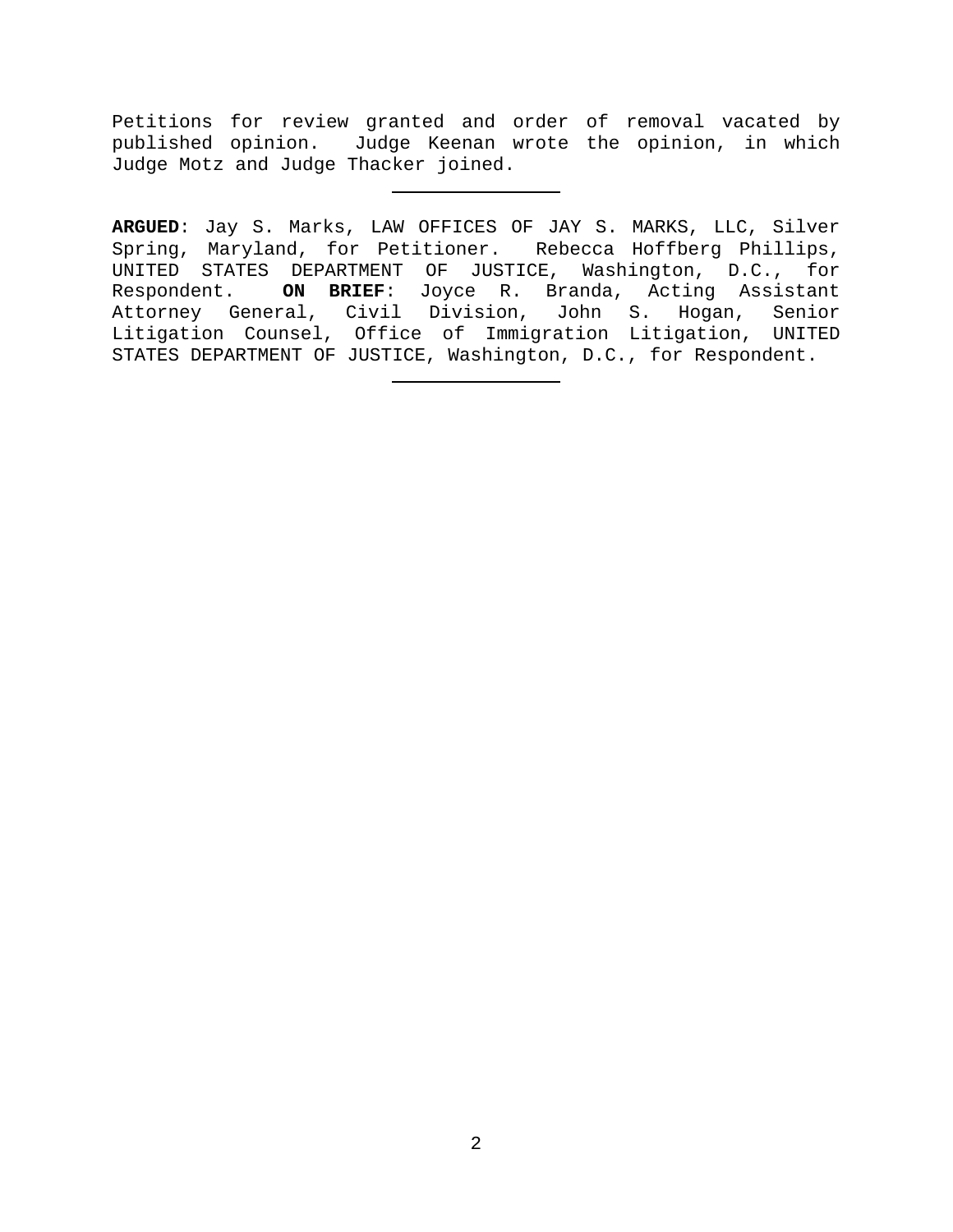BARBARA MILANO KEENAN, Circuit Judge:

In this appeal, we review consolidated petitions filed by Richard Jesus Amos, a citizen of the Philippines, challenging decisions of the Board of Immigration Appeals (the BIA, or the Board), which dismissed Amos's appeal from an immigration judge's order of removal and denied Amos's motion for reconsideration. The BIA determined that Amos was removable based on his conviction in 1990 for "causing abuse to a child," in violation of Maryland law.

The BIA held that this offense qualified as an "aggravated felony" under the generic federal crime of "sexual abuse of a minor," as listed in 8 U.S.C.  $\S$  1101(a)(43)(A). We are not persuaded by the BIA's analysis and its conclusion**,** because the least culpable conduct under the former Maryland statute prohibiting sexual abuse of a child does not necessarily qualify as the generic federal offense of "sexual abuse of a minor," as interpreted by the BIA. We therefore grant Amos's petitions for review and vacate the order for his removal.

I.

Amos entered the United States in 1980 as a lawful permanent resident, when he was about nine years old. In 1990, he was convicted in a Maryland state court of the crime of "causing abuse to [a] child" (the child abuse conviction), in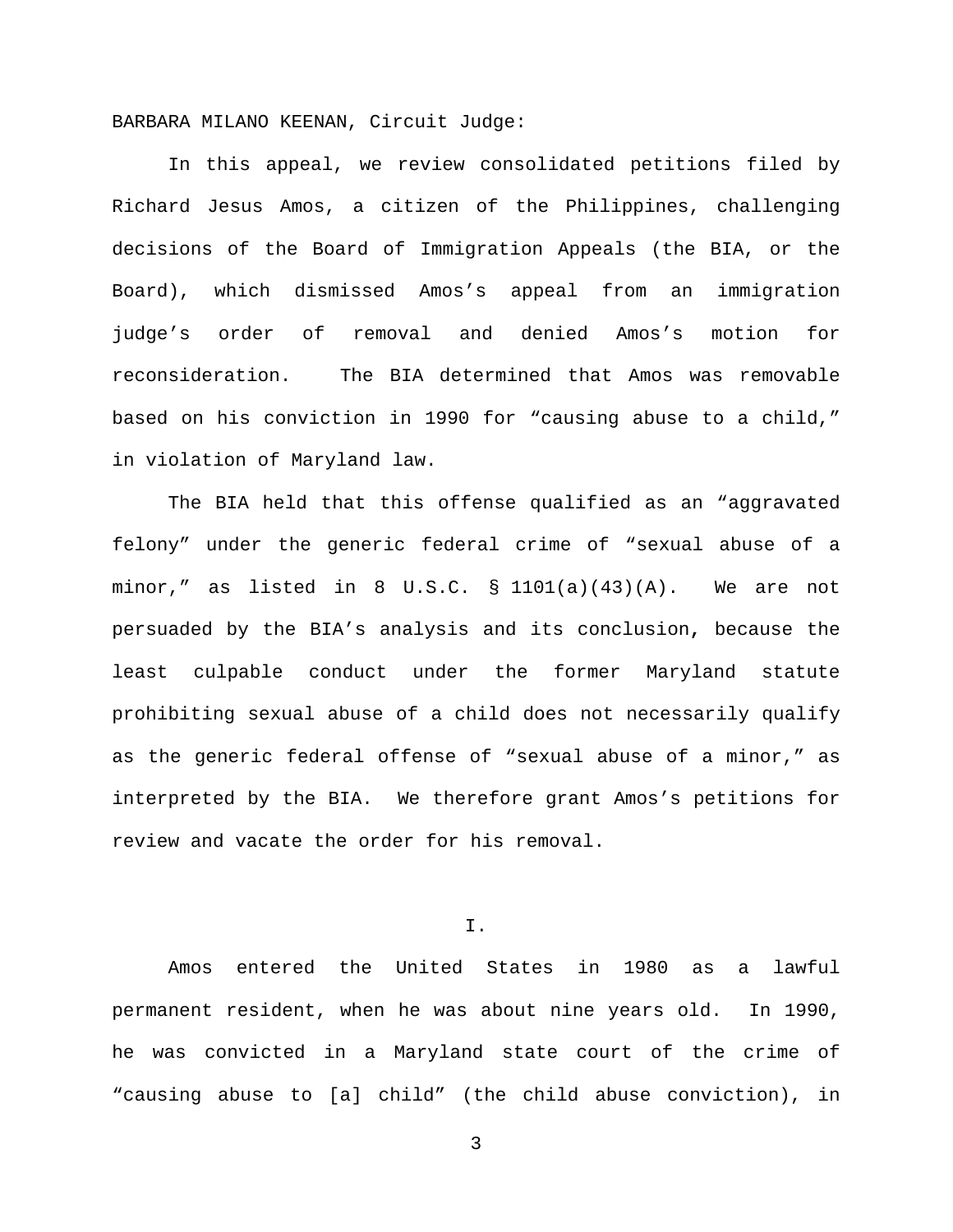violation of former Maryland Code, Article 27 § 35A (1988).

That statute stated in relevant part:

(a) Definitions –

(1) In this section the following words have the meanings indicated.

(2) "Abuse" means:

(i) The sustaining of physical injury by a child as a result of cruel or inhumane treatment or as a result of a malicious act by any parent or other person who has permanent or temporary care or custody or responsibility for supervision of a child under circumstances that indicate that the child's health or welfare is harmed or threatened thereby; or

(ii) Sexual abuse of a child, whether physical injuries are sustained or not.

(3) "Child" means any individual under [18 years].

(4)(i) "Sexual abuse" means any act that involves sexual molestation or exploitation of a child by a parent or other person who has permanent or temporary care or custody or responsibility for supervision of a child. (ii) "Sexual abuse" includes, but is not limited to: 1. Incest, rape, or sexual offense in any degree; 2. Sodomy; and 3. Unnatural or perverted sexual practices.

(b) Violation constitutes felony; penalty. – A parent or other person who has permanent or temporary care or custody or responsibility for the supervision of a child who causes abuse to the child is guilty of a felony and on conviction is subject to imprisonment in the penitentiary not exceeding 15 years.

(the Maryland statute, or the former Maryland statute). Md. Code, Art. 27 § 35A (1988) (emphasis added). The Maryland court sentenced Amos to a term of 18 months' imprisonment, with the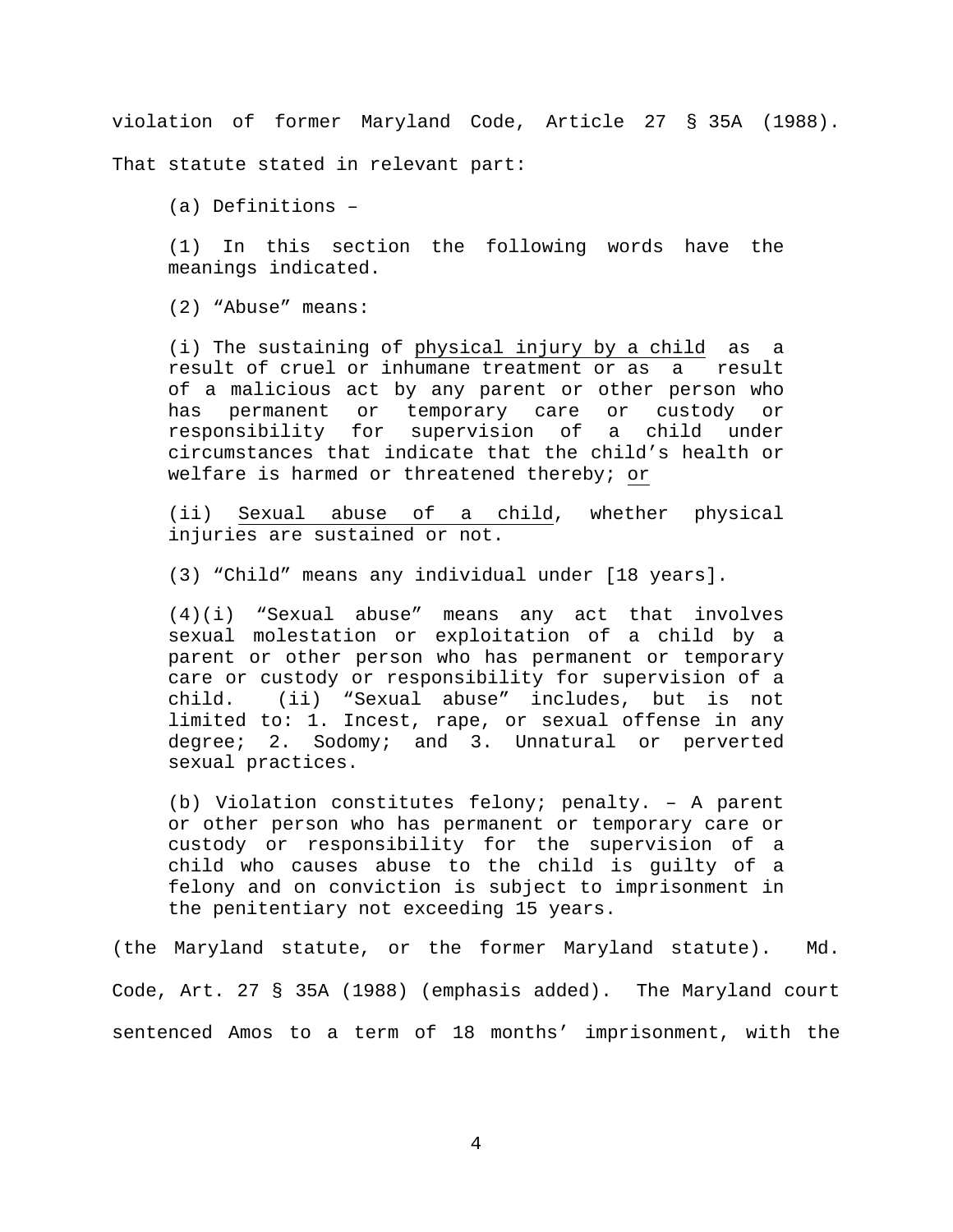entire sentence suspended, and to three years of supervised probation.

In April 2008, the Department of Homeland Security (DHS) issued a "notice to appear" and initiated removal proceedings against Amos based on 8 U.S.C. § 1227(a)(2)(A)(iii), which authorizes the Attorney General to remove "[a]ny alien who is convicted of an aggravated felony at any time after admission." DHS contended that Amos's child abuse conviction qualified as an aggravated felony, namely, the "sexual abuse of a minor," under 8 U.S.C. § 1101(a)(43)(A) (Subsection A), which lists "murder, rape, or sexual abuse of a minor" as qualifying aggravated felonies. $^{\rm 1}$  $^{\rm 1}$  $^{\rm 1}$ 

Although Amos admitted the fact of his conviction, he disputed that it qualified as an aggravated felony of "sexual abuse of a minor." The immigration judge (IJ) rejected Amos's argument, and held that Amos was removable under Subsection A.

On appeal from the IJ's order of removal, the BIA reviewed the language in the former Maryland statute and concluded that while the part of the statute addressing sexual abuse of a child

<span id="page-4-0"></span> $1$  DHS also contended that Amos's conviction qualified as an aggravated felony under 8 U.S.C. § 1101(a)(43)(F) (Subsection F), because his conviction constituted a crime of violence. Although the IJ concluded that Amos's conviction rendered him removable under Subsection F, the BIA later overruled this decision and concluded that a violation of the Maryland statute was not a crime of violence under Subsection F.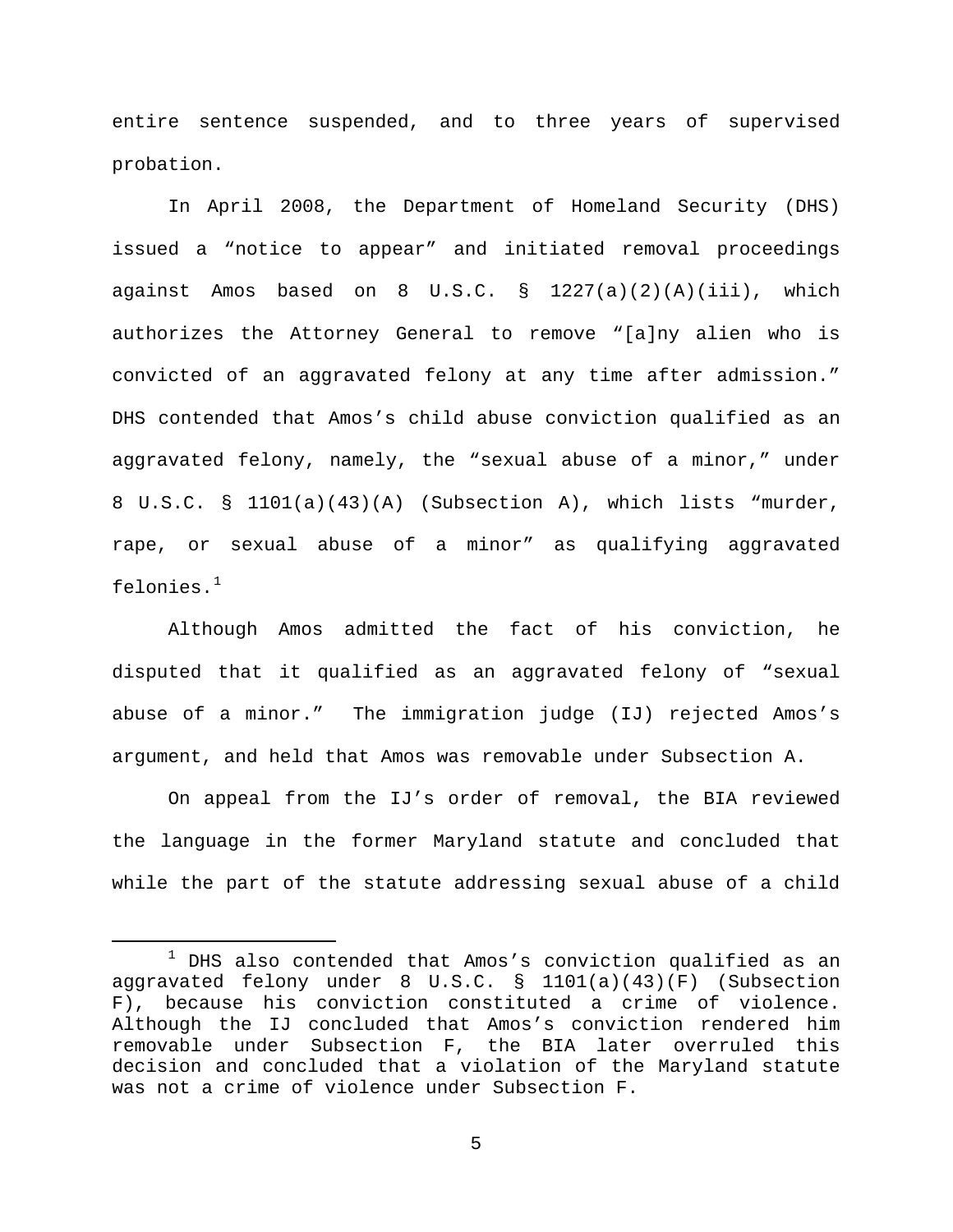"conformed" to the meaning of "sexual abuse of a minor" under Subsection A, the remainder of the statute prohibiting physical injury to a child did not. The BIA therefore approved the IJ's application of a modified categorical analysis, which permitted review of Amos's underlying record of conviction to determine which portion of the Maryland statute formed the basis of Amos's conviction.[2](#page-5-0) Because the record of conviction "revealed that [Amos] put the 5 year old victim's penis in his mouth," the BIA concluded that Amos had been convicted under former Section  $35A(a)(2)(ii)$  and that this offense qualified as "sexual abuse of a minor" within the meaning of Subsection A.

In reaching this conclusion, the BIA did not define the meaning of "sexual abuse of a minor," but instead cited an earlier BIA decision, Matter of Rodriguez-Rodriguez, 22 I. & N. Dec. 991 (B.I.A. 1999), stating that this prior decision "defin[ed] 'sexual abuse' as employed in 18 U.S.C. § 3509 to

<span id="page-5-0"></span><sup>&</sup>lt;sup>2</sup> The modified categorical approach applies in limited<br>circumstances involving "divisible" statutes that prohibit involving "divisible" statutes that "multiple, alternative versions of the crime." Descamps v. United States, 133 S. Ct. 2276, 2284-85 (2013). A statute will be deemed "divisible for purposes of applying the modified categorical approach only if at least one of the categories into which the statute may be divided constitutes, by its elements,"<br>the generic federal offense. United States v. Cabrera-Umanzor, United States v. Cabrera-Umanzor, 728 F.3d 347, 352 (4th Cir 2013) (emphasis omitted). When applicable, the modified categorical approach permits review of certain materials in the underlying criminal record to determine which alternative crime formed the basis for the conviction. Id. at 350.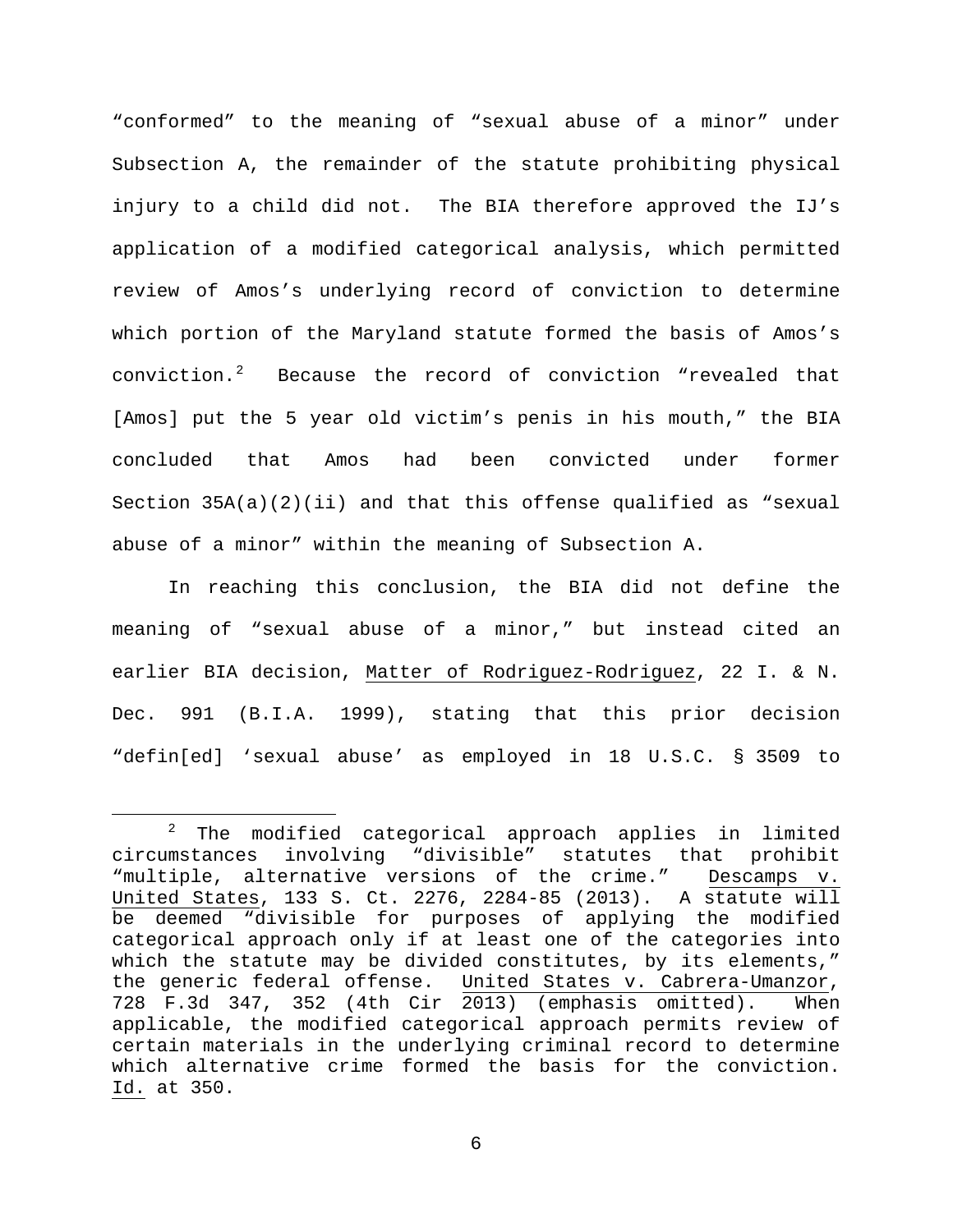cover a broad range of acts of a sexual nature." Under 18 U.S.C. § 3509(a)(8), "sexual abuse" is defined as "the employment, use, persuasion, inducement, enticement, or coercion of a child to engage in, or assist another person to engage in, sexually explicit conduct or the rape, molestation, prostitution or other form of sexual exploitation of children, or incest with children." See Rodriguez-Rodriguez, 22 I. & N. Dec. at 996. The BIA determined that this "broad range of acts" necessarily encompassed the crime of sexual abuse of a child under the former Maryland statute and, accordingly, dismissed Amos's appeal from the IJ's removal order.

In a later decision denying Amos's motion for reconsideration, the BIA expanded its analysis and stated that under Maryland law, a conviction for "sexual abuse" under former Section 35A(a)(2)(ii) required proof of three elements: (1) that the defendant sexually molested or exploited the victim by means of a specific act; (2) that the victim was under the age of  $18$ ; and (3) that the defendant was a parent or someone responsible for the care, custody, or supervision of the victim. See Schmitt v. State, 63 A.3d 638, 643 (Md. Ct. Spec. App. 2013).

The BIA observed that to satisfy the first element under Maryland law, an affirmative act of molesting or exploiting a child is not required, because the statute also encompasses an "omission or failure to act to prevent molestation or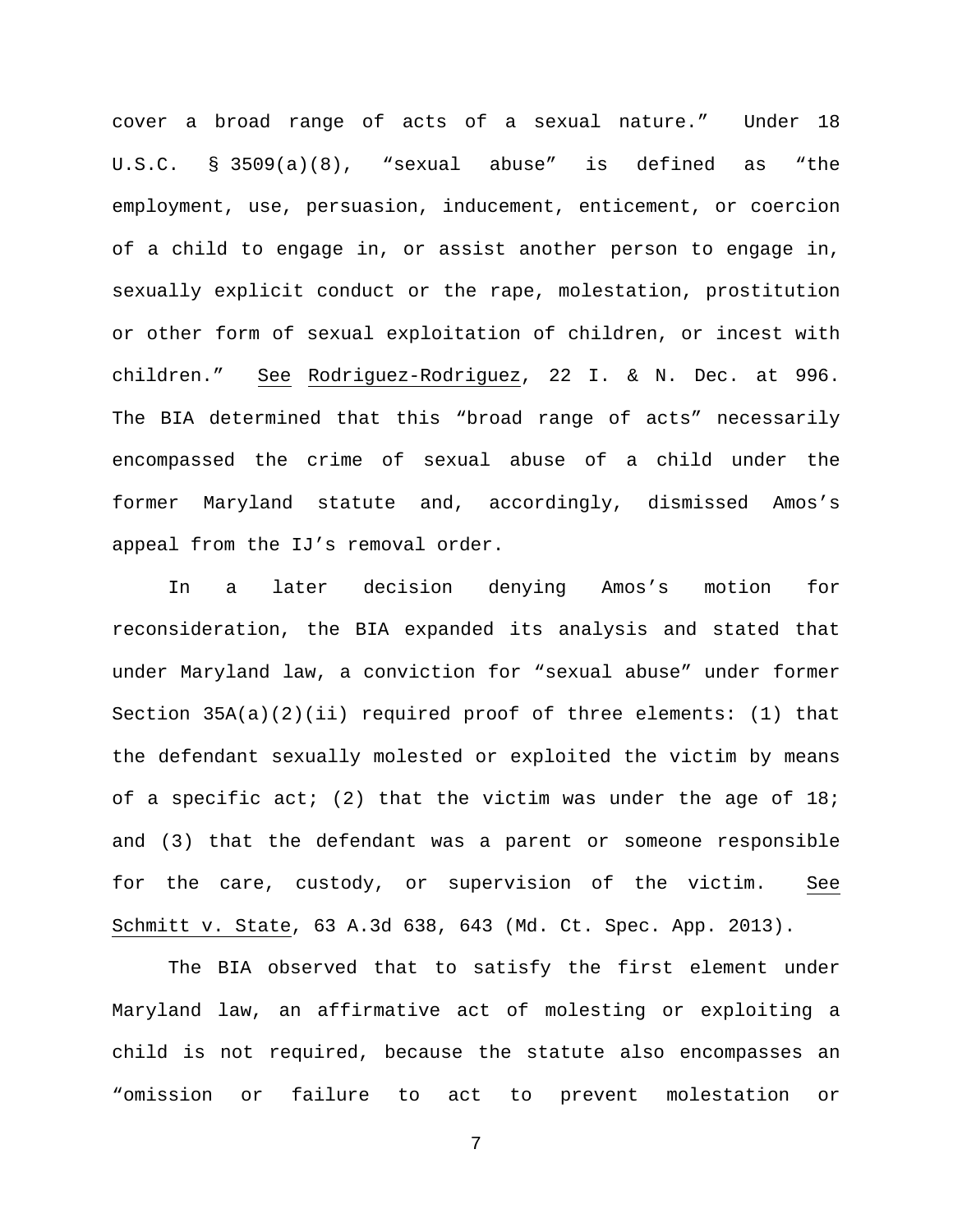exploitation when it is reasonably possible to act." See Degren v. State, 722 A.2d 887, 899 (Md. 1999) (discussing different Maryland statute using same language as relevant portion of the former Maryland statute). Nevertheless, the BIA concluded that, under Degren, the least culpable conduct qualifying as "causing sexual abuse of a child" satisfied the generic federal offense of "sexual abuse of a minor." The only reasoning the BIA provided for this conclusion is that the generic federal offense, as construed in Rodriguez-Rodriguez, does not require physical contact with the victim and "includes a broad range of maltreatment of a sexual nature" as detailed in 18 U.S.C. § 3509(a)(8).Accordingly, the BIA denied Amos's motion for reconsideration.

Amos filed two petitions for review with this Court, from the initial BIA decision and from the BIA's denial of his motion for reconsideration. We consolidated Amos's two petitions, in accordance with 8 U.S.C. § 1252(b)(6). See Crespin-Valladares v. Holder, 632 F.3d 117, 122 (4th Cir. 2011) (citing Stone v. INS, 514 U.S. 386, 394 (1995)).

#### II.

#### A.

The central issue presented in this appeal is whether the BIA erred in concluding that Amos's conviction under the former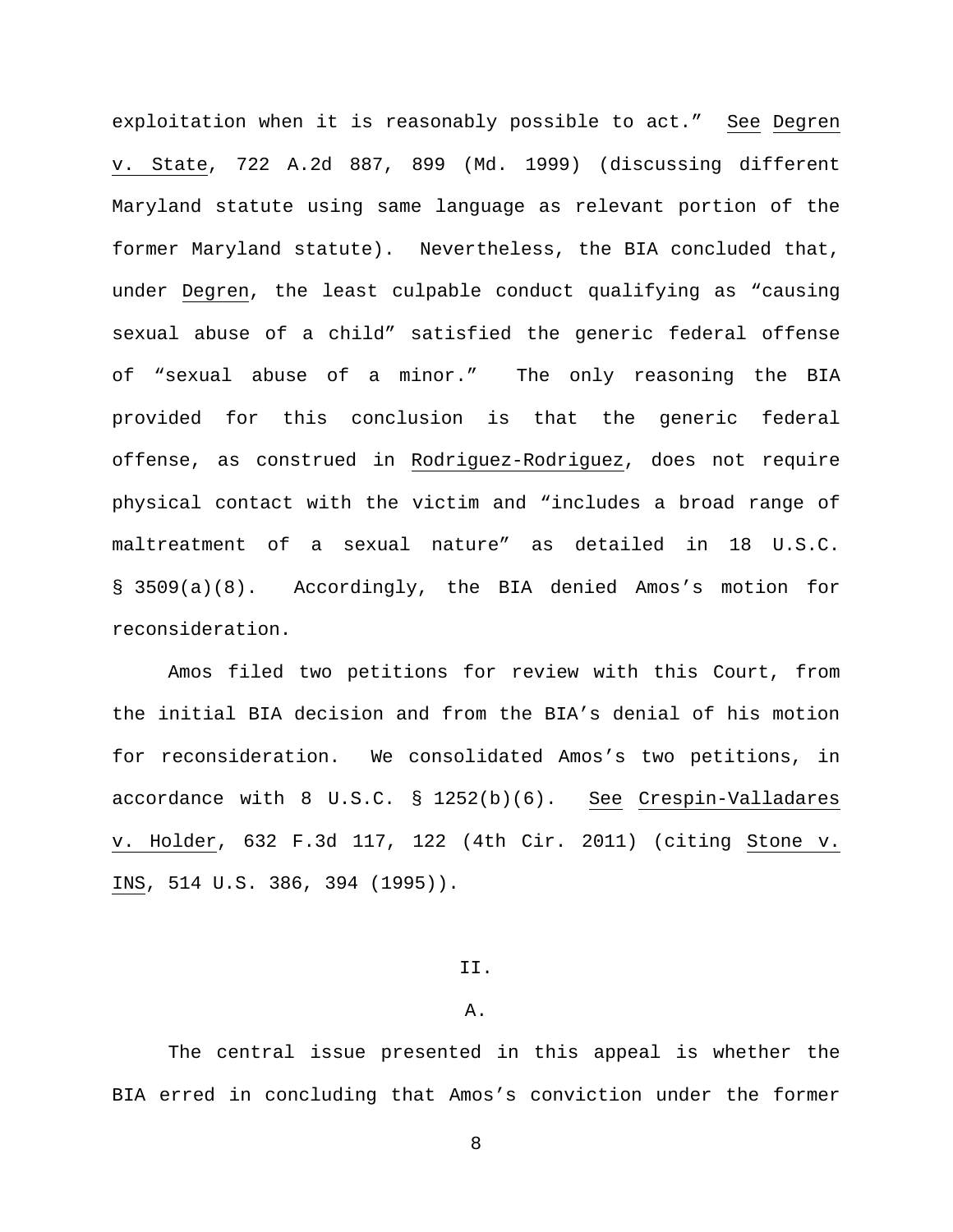Maryland statute qualifies as the aggravated felony of "sexual abuse of a minor," within the meaning of Subsection A. We consider this question of law de novo.<sup>[3](#page-8-0)</sup> Castillo v. Holder, 776 F.3d 262, 267 (4th Cir. 2015).

B.

Amos argues that the BIA erred in holding that his Maryland child abuse conviction qualifies him for removal under Subsection A for the aggravated felony of "sexual abuse of a minor." According to Amos, the BIA misapplied the decision in Rodriguez-Rodriguez, and incorrectly concluded that the least culpable conduct under the former Maryland statute fell within the generic federal offense listed in Subsection A. Thus, Amos contends that his Maryland conviction does not render him removable under Subsection A, because the conduct proscribed by the former Maryland statute is not encompassed within the generic federal offense of "sexual abuse of a minor."

In response, the government argues that the BIA correctly determined that the elements of sexual abuse under the former Maryland statute fell within the broad meaning of "sexual abuse

<span id="page-8-0"></span> $3$  We observe that judicial review generally is precluded in cases involving aliens who are removable as aggravated felons. 8 U.S.C. § 1252(a)(2)(C); Kporlor v. Holder, 597 F.3d 222, 225- 26 (4th Cir. 2010). However, we retain jurisdiction to review<br>constitutional claims or questions of law, including the constitutional claims or questions of law, question whether a particular underlying crime qualifies as an<br>aggravated felony. 8 U.S.C. § 1252(a)(2)(D); Soliman v.  $\S$  1252(a)(2)(D); Soliman v. Gonzales, 419 F.3d 276, 280 (4th Cir. 2005).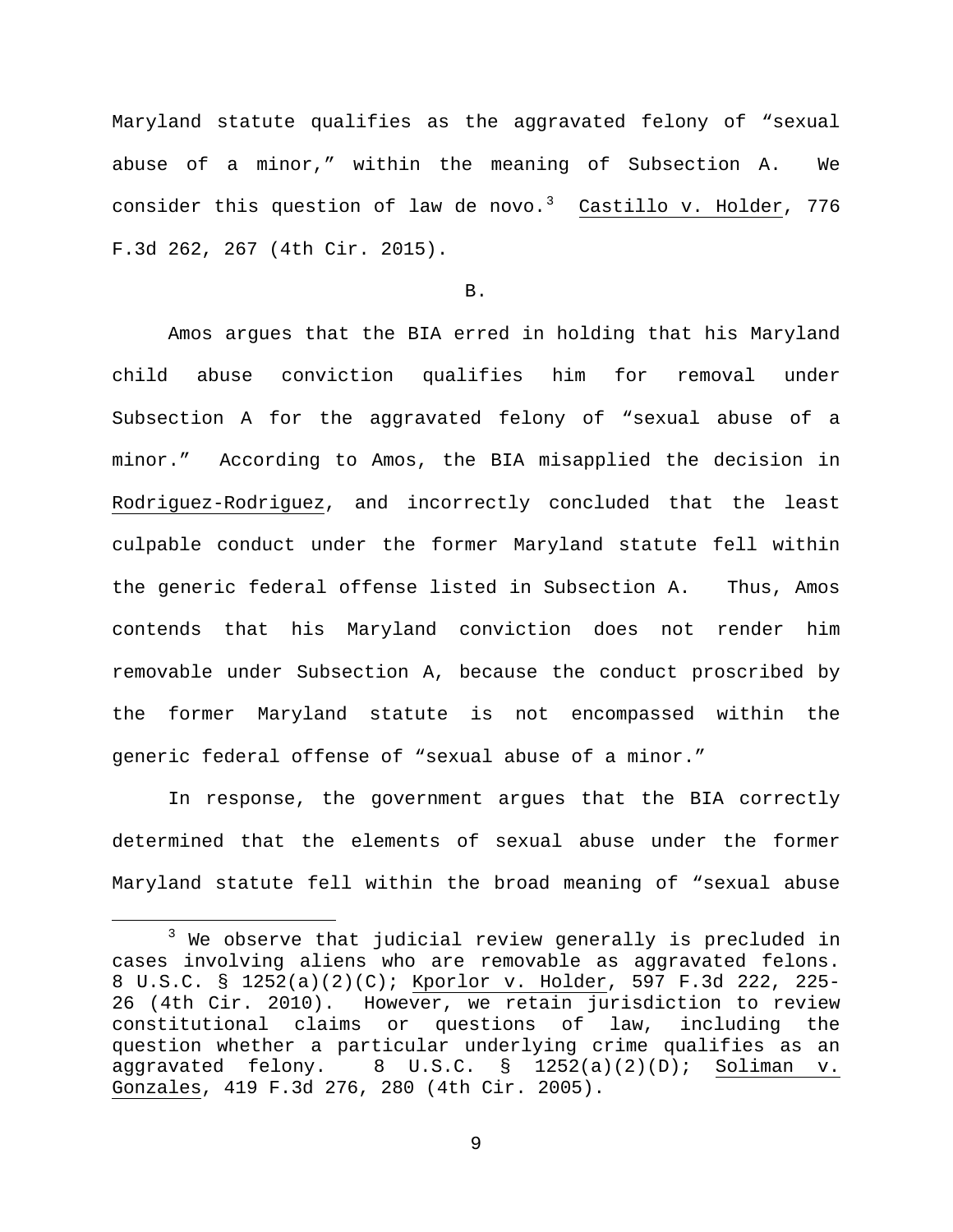of a minor" in Subsection A.Unlike the BIA, the government does not maintain that the Board articulated a particular definition of "sexual abuse" in Rodriguez-Rodriguez. Rather, the government asserts that we owe significant deference to the BIA's reliance on an "interpretive touchstone," namely, the definition of "sexual abuse" provided in 18 U.S.C. § 3509(a)(8). Additionally, the government contends that the BIA's application of that "guide" in the present case permitted the BIA to conclude that Amos's conviction, which was based on charges of sexual abuse rather than of physical abuse, qualified as a removable offense under Subsection A. We disagree with the government's arguments.

## C.

## i.

Under the Immigration and Nationality Act (INA), a noncitizen is removable if he is "convicted of an aggravated felony at any time after admission."  $8 \text{ U.S.C.} \text{ s} 1227(a)(2)(A)(iii).$ The INA defines "aggravated felony" in 8 U.S.C. § 1101(a)(43) (the aggravated felony statute) by enumerating an extensive list of crimes, including in Subsection A the crimes of "murder, rape, or sexual abuse of a minor."

In determining whether a conviction under a particular state law qualifies as an aggravated felony for removal purposes, we generally apply the categorical approach set forth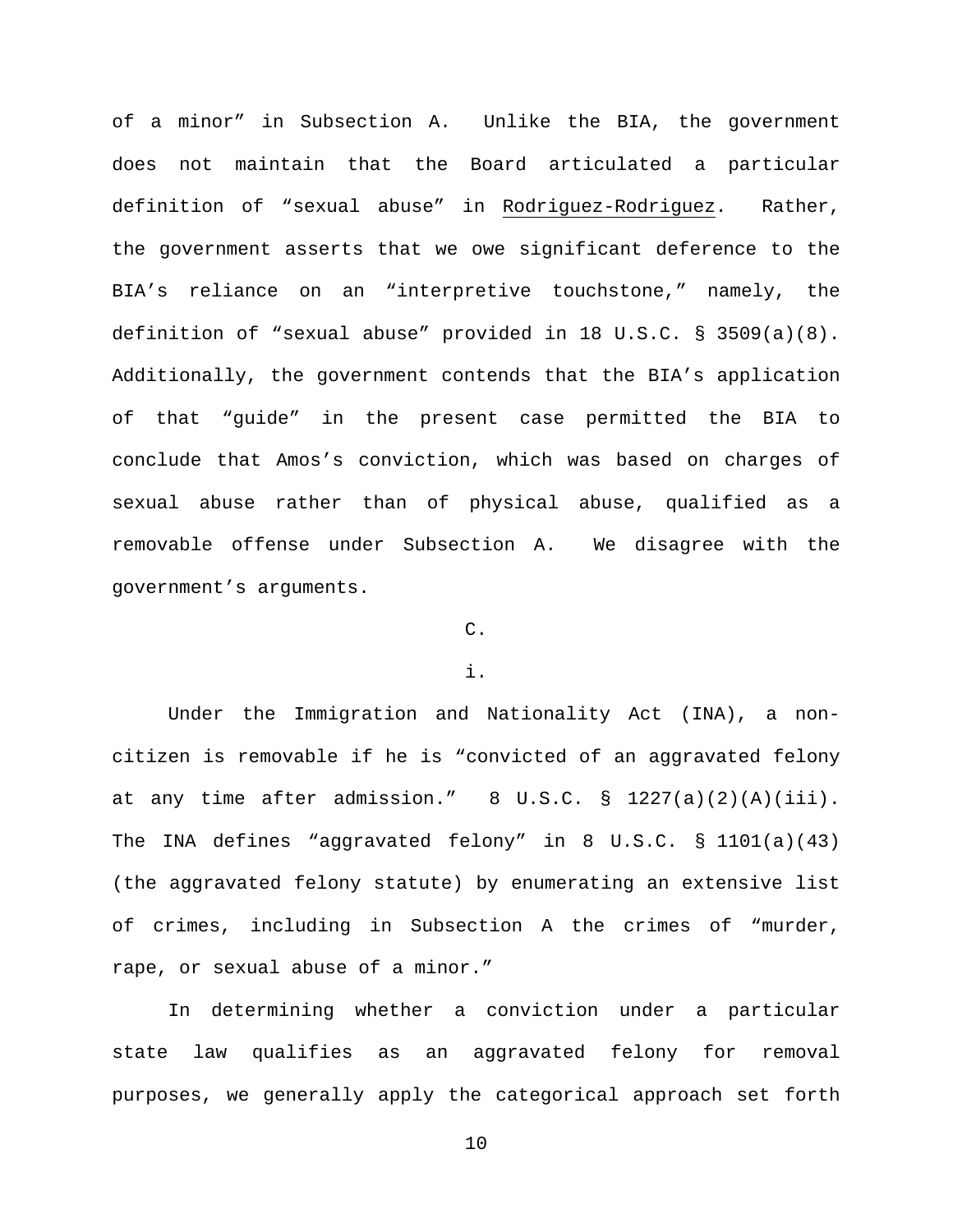in Taylor v. United States, 495 U.S. 575 (1990). Castillo, 776 F.3d at 267-68; see also Estrada-Espinoza v. Mukasey, 546 F.3d 11[4](#page-10-0)7, 1152 (9th Cir. 2008) (en banc)<sup>4</sup> (applying categorical approach to determine whether state crime qualified as sexual abuse of a minor under Subsection A). Under a categorical approach, we do not look "'to the facts of the particular prior case,' but instead to whether 'the state statute defining the crime of conviction' categorically fits within the 'generic' federal definition of a corresponding aggravated felony." Moncrieffe v. Holder, 133 S. Ct. 1678, 1684 (2013) (quoting Gonzales v. Duenas-Alvarez, 549 U.S. 183, 186 (2007)). "A state offense is a categorical match with a federal offense only if a conviction of the state offense necessarily involved facts equating to the generic federal offense." Castillo, 776 F.3d at 267 (quoting Moncrieffe, 133 S. Ct. at 1684) (citation and brackets omitted).

When applying a categorical approach, we typically begin by considering the required elements of the generic federal crime. See Taylor, 495 U.S. at 590, 592 (explaining that a federal statute describing a generic crime "must" employ a "uniform,

<span id="page-10-0"></span><sup>&</sup>lt;sup>4</sup> Overruled in part on other grounds by United States v. Aguila-Montes de Oca, 655 F.3d 915 (9th Cir. 2011) (en banc) (per curiam), abrogated by Descamps v. United States, 133 S. Ct. 2276 (2013).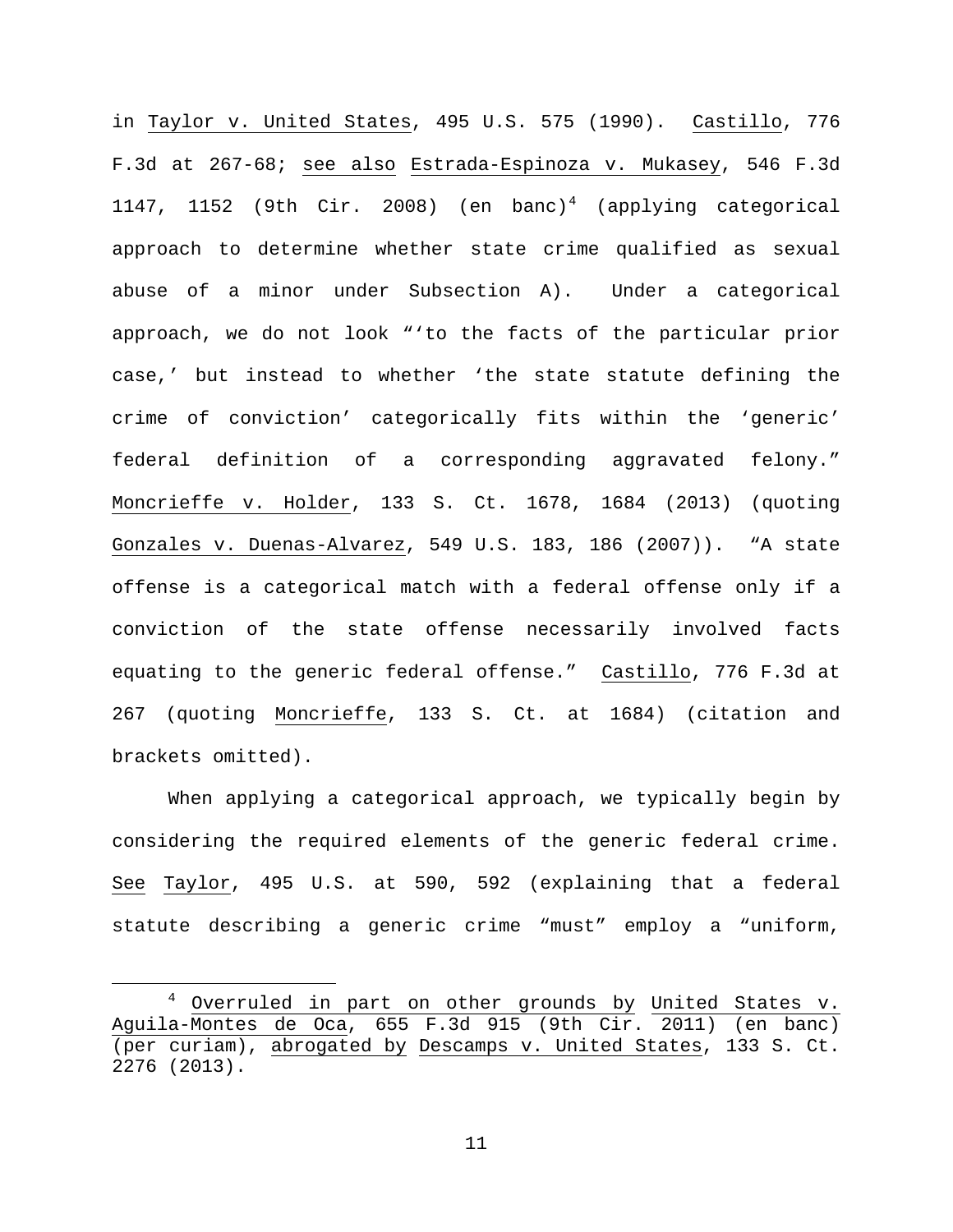categorical definition[] to capture all offenses of a certain [type] . . . regardless of technical definitions and labels under state law). This approach allows federal laws to be applied uniformly to determine the effect of prior state convictions. See id. at 590-91; Estrada-Espinoza, 546 F.3d at 1157-58.

The generic federal crime at issue in the present case, "sexual abuse of a minor" under Subsection A, is not defined in the INA. We therefore turn to consider the BIA's interpretation of the meaning of this generic federal offense.

### ii.

We generally give substantial deference to the BIA's precedential decisions interpreting the INA, because "Congress conferred on the BIA decisionmaking power to decide such questions of law." Martinez v. Holder, 740 F.3d 902, 909 (4th Cir. 2014) (citing INS v. Aguirre-Aguirre, 526 U.S. 415, 424 (1999), and Chevron, U.S.A., Inc. v. Natural Res. Def. Council, Inc., 467 U.S. 837, 842-43 (1984)). Under the holding in Chevron, we are required to accept the BIA's construction of an otherwise silent or ambiguous statute, unless such construction is "arbitrary, capricious, or manifestly contrary to the statute." 467 U.S. at 843-44. Also, we "may not substitute" our "own construction of a statutory provision for a reasonable interpretation" by the BIA. Id. at 844.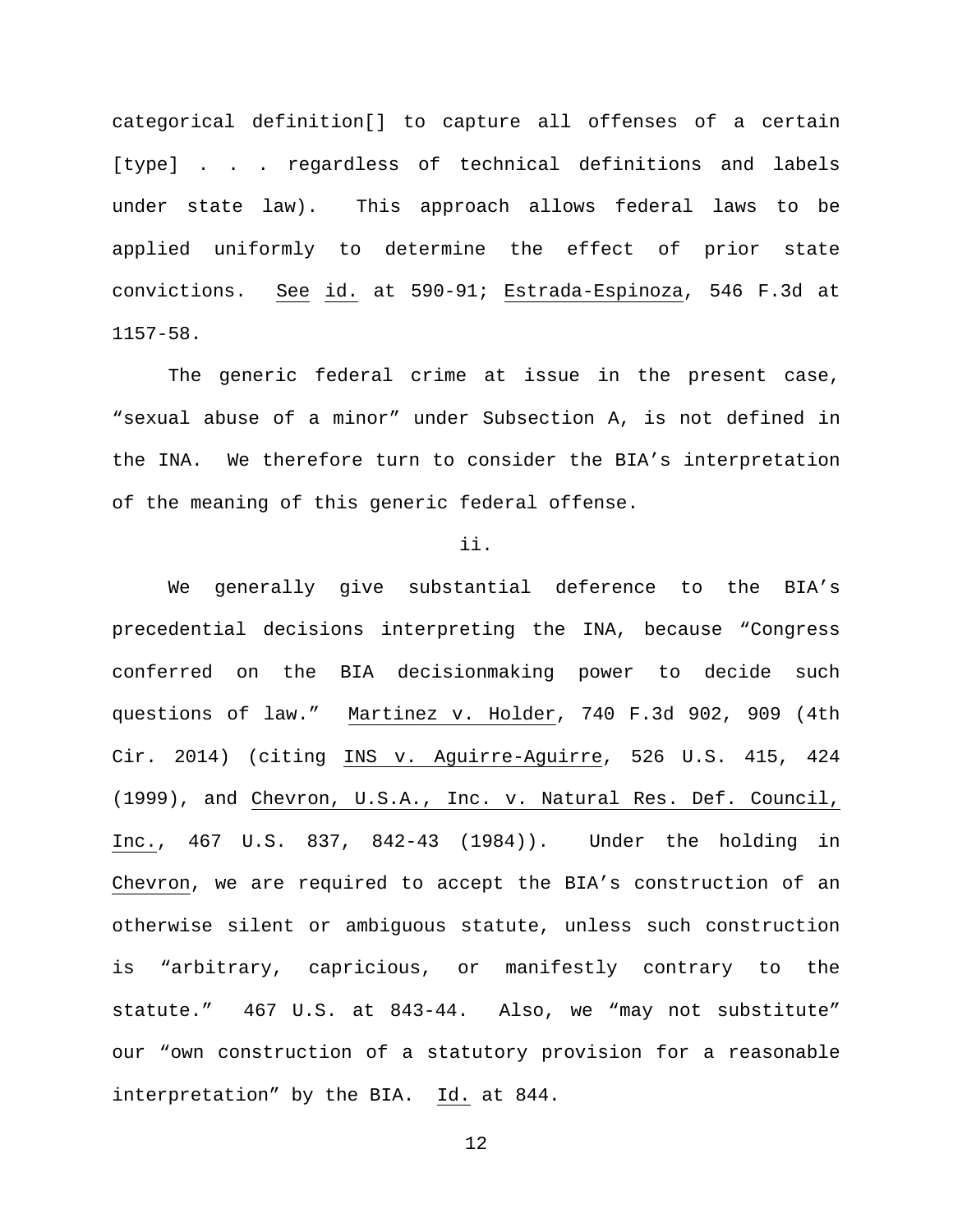In prior cases, we have applied the principles of Chevron to the BIA's precedential interpretation of generic federal crimes listed in the aggravated felony statute.<sup>[5](#page-12-0)</sup> <u>See</u> Castillo, 776 F.3d at 266-67 (considering BIA's interpretation of "theft offense" in the aggravated felony statute, and assuming that BIA's definition was reasonable under Chevron); Soliman, 419 F.3d at 281-83 (engaging in Chevron analysis but declining to apply deference because BIA's definition of "theft offense" conflicted with Congress's intent to exclude crimes involving obtaining property by fraud). However, the principles of Chevron deference are not applicable to the Board's decision in Amos's case because, although issued by a three-judge panel of the BIA, it was an unpublished decision that does not carry precedential weight.

A potential complication nevertheless arises in our analysis here, because the BIA relied in Amos's case on Rodriguez-Rodriguez, a precedential BIA decision to which Chevron deference can apply. See Hernandez v. Holder, 783 F.3d 189, 192 (4th Cir. 2015) (explaining that nonprecedential BIA

<span id="page-12-0"></span> <sup>5</sup> Although we generally defer to the BIA's interpretation of the generic federal crimes listed in the INA, we do not defer to the BIA's application of those definitions to particular state statutes. Whether the elements of a particular state offense are a categorical match with the elements of a generic federal offense requires an analysis of state criminal law, which does not lie within the BIA's authority or expertise. Soliman v. Gonzales, 419 F.3d 276, 281 (4th Cir. 2005).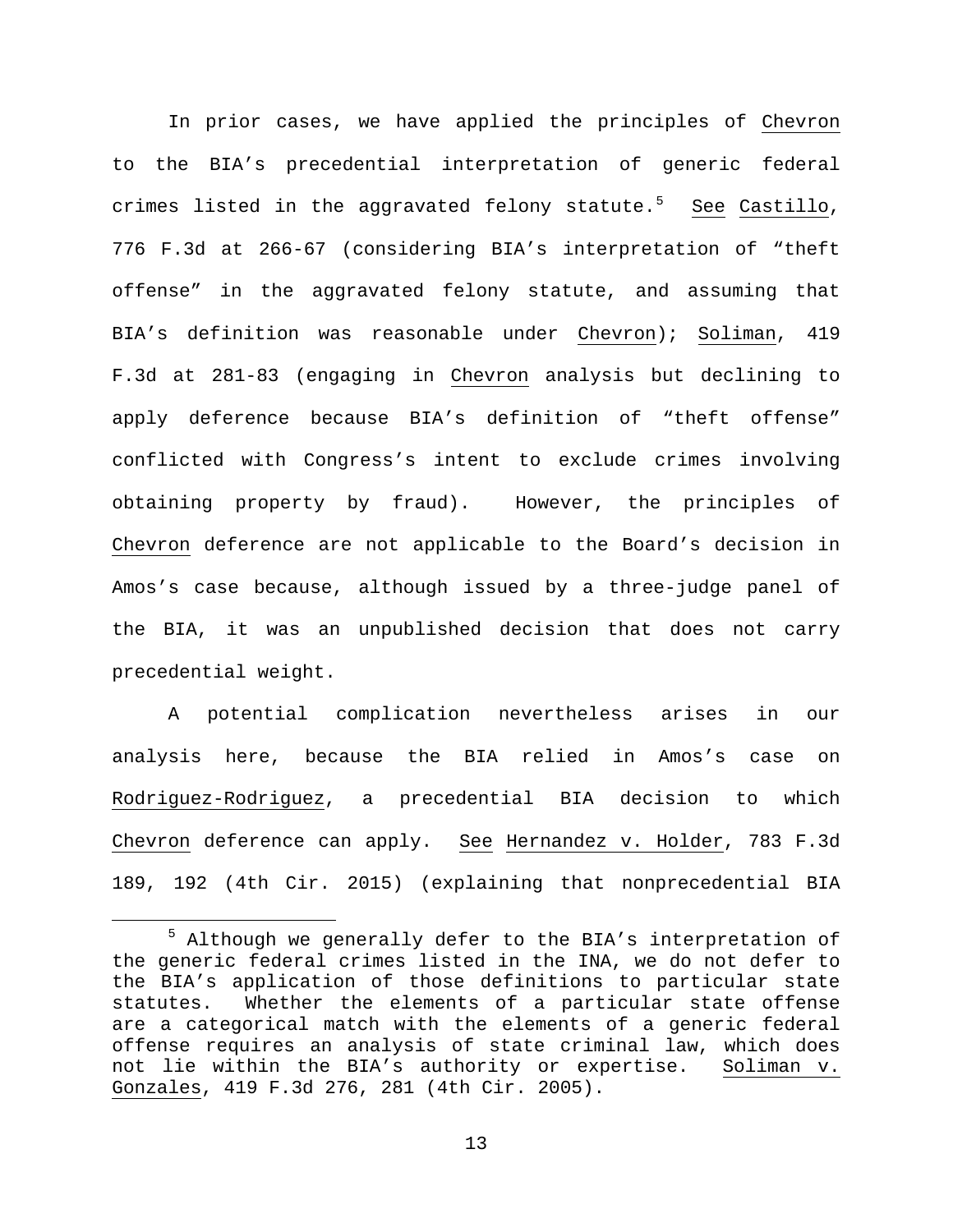decision relied on precedential decision that was entitled to deference). Thus, we first must consider the decision in Rodriguez-Rodriguez to determine whether and to what extent it impacts our review of Amos's case.

The question before the BIA in Rodriguez-Rodriguez was whether a Texas statutory offense of "indecency with a child by exposure" constituted "sexual abuse of a minor" under Subsection A, even though the Texas crime did not require as an element that the perpetrator have physical contact with the child victim. 22 I. & N. Dec. at 991-92. Addressing the undefined, generic federal crime of "sexual abuse of a minor" found in Subsection A, the BIA observed that unlike other subsections of the aggravated felony statute, Congress did not cite in Subsection A any federal criminal statute defining "sexual abuse." Id. at 994-95. Thus, the BIA concluded that Congress did not intend that the generic federal crime of "sexual abuse of a minor" be limited to the federal statutes that criminalize "sexual abuse" and "sexual abuse of a minor." Id. at 995-96 (citing 18 U.S.C. §§ 2242, 2243). Those statutes limit "sexual abuse" to acts involving physical contact with specific body parts of the victim. Id.; see 18 U.S.C. § 2246(2). The BIA explained that because "states categorize and define sex crimes against children in many different ways," the definitions of the federal offenses in Sections 2242, 2243, and 2246 were "too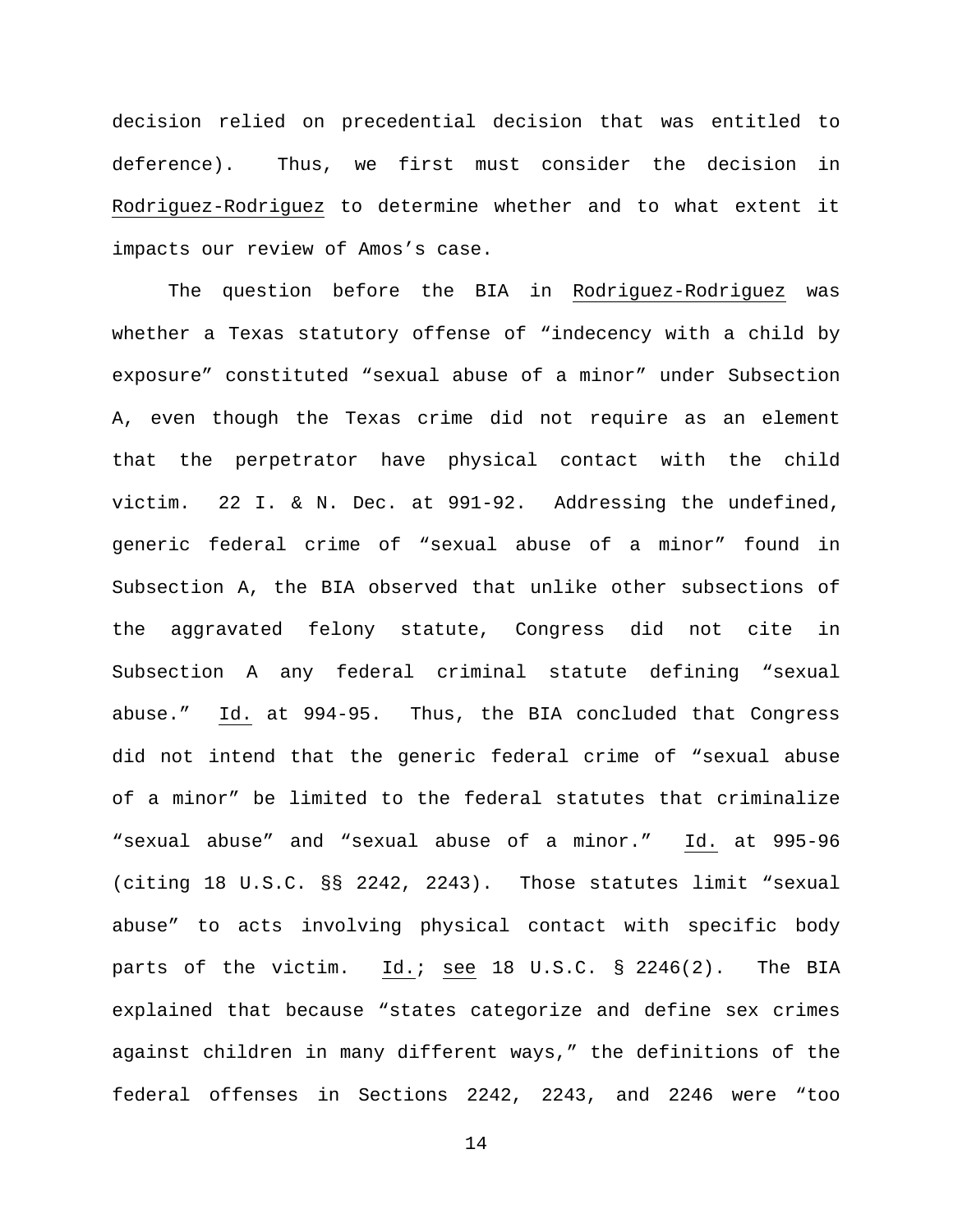restrictive to encompass the numerous state crimes that can be viewed as sexual abuse and the diverse types of conduct that would fit within the term as it commonly is used." 22 I. & N. Dec. at 996.

The BIA also discussed in Rodriguez-Rodriguez a statute providing procedural protections for child victims and witnesses, 18 U.S.C. § 3509(a)(8). The BIA observed that this statute defines "sexual abuse" more broadly as "the employment, use, persuasion, inducement, enticement, or coercion of a child to engage in, or assist another person to engage in, sexually explicit conduct or the rape, molestation, prostitution, or other form of sexual exploitation of children, or incest with children." Id. at 995 (quoting 18 U.S.C. § 3509(a)(8)).

Three of our sister circuits have concluded that the BIA, in its discussion of Section 3509(a)(8) in Rodriguez-Rodriguez, adopted that statute as its definition of "sexual abuse" for purposes of determining whether a state offense qualifies as "sexual abuse of a minor" under Subsection A. See Mugalli v. Ashcroft, 258 F.3d 52, 58-59 (2d Cir. 2001) (describing Rodriguez-Rodriguez as adopting a definition applicable nationwide); Restrepo v. Attorney Gen., 617 F.3d 787, 792, 795- 96 (3d Cir. 2010) (deferring under Chevron to the BIA's "definition" in Rodriguez-Rodriguez by reference to § 3509(a)); see also Velasco-Giron v. Holder, 773 F.3d 774, 776 (7th Cir.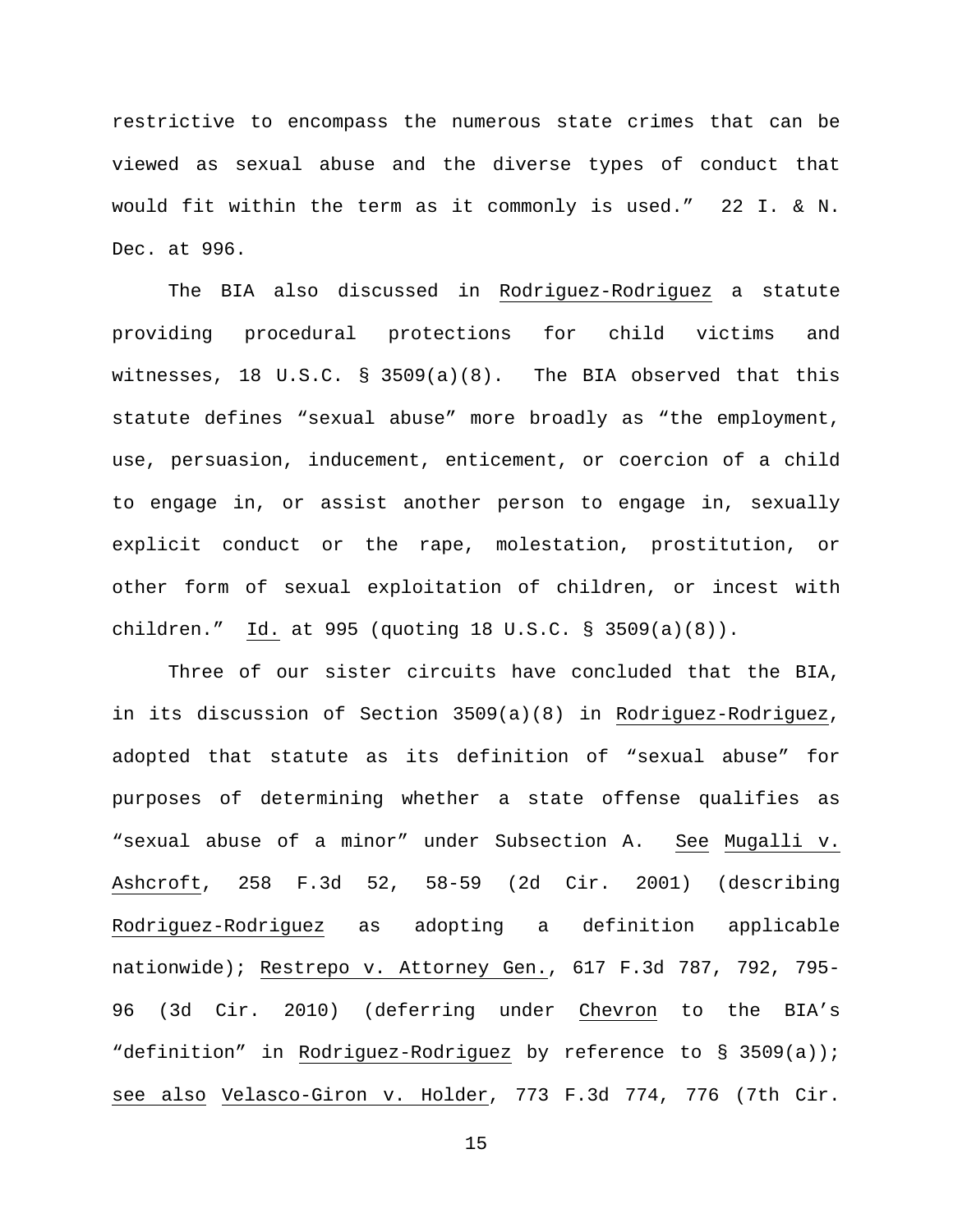2014), cert. denied sub nom. Velasco-Giron v. Lynch, 2015 U.S. LEXIS 3016 (May 4, 2015) (explaining that the Seventh Circuit repeatedly has applied Chevron deference to the BIA's "reasonable approach" in Rodriguez-Rodriguez). Respectfully, we disagree with this conclusion reached by our sister circuits.

Although the BIA recognized that the broad definition in Section 3509(a)(8) is consistent with the common understanding of "sexual abuse," the BIA expressly stated that it was "not adopting [that] statute as a definitive standard or definition" for purposes of application in Subsection A. Rodriguez-Rodriguez, 22 I. & N. Dec. at 996 (emphasis added). Instead, the BIA "invoke[d] [the definition in Section 3509(a)(8)] as a guide in identifying the types of crimes [it] would consider to be sexual abuse of a minor." Id. at 996 (emphasis added).

We therefore conclude that the BIA did not adopt in Rodriguez-Rodriguez a particular definition of the generic federal crime of "sexual abuse of a minor" for application of Subsection A. We observe that the Ninth Circuit drew a similar distinction in declining to defer to Rodriguez-Rodriguez, by focusing on the BIA's adoption of an "advisory guideline" rather than a "uniform definition" of "sexual abuse of a minor." Estrada-Espinoza, 546 F.3d at 1157.

Using Section 3509(a)(8) as a "guide," the BIA held in Rodriguez-Rodriguez that the crime of "sexual abuse of a minor"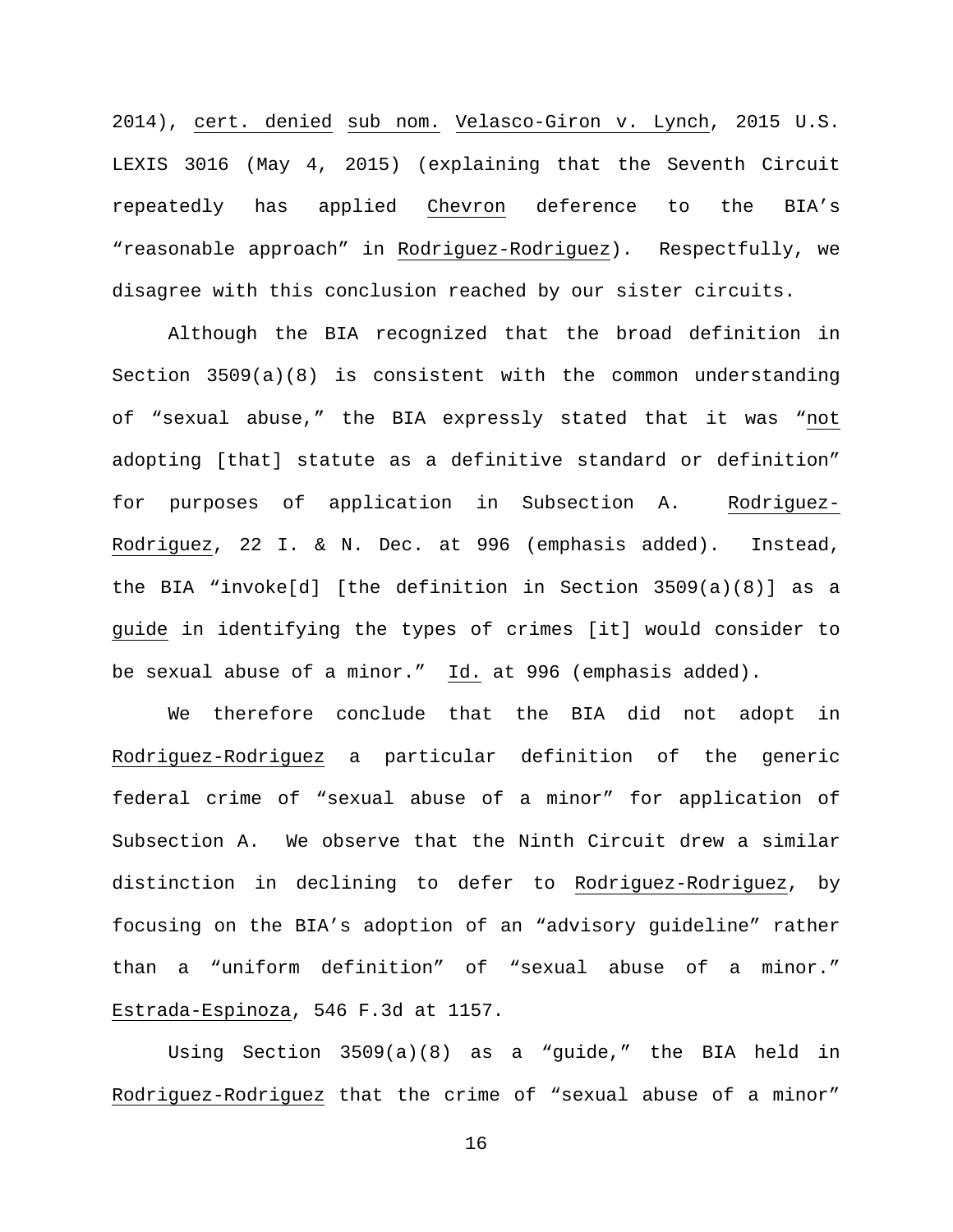in Subsection A was broad enough to encompass the Texas statute of "indecency with a child by exposure," because the generic federal offense does not require as an element that the perpetrator have physical contact with the victim. 22 I. & N. Dec. at 996.Beyond this limited holding, however, the BIA did not provide direction regarding the elements of the generic federal crime of "sexual abuse of a minor." See Estrada-Espinoza, 546 F.3d at 1157-58 (explaining that Rodriguez-Rodriguez did not offer a particularized meaning of the generic offense necessary to perform a Taylor analysis).

The methodology employed in Rodriguez-Rodriguez stands in stark contrast with the BIA's approach in Castillo, in which the Board provided a fixed definition of the generic federal crime of "theft offense" in 8 U.S.C.  $\S$  1101(a)(43)(G),  $6$  another removable offense listed in the aggravated felony statute. See Castillo, 776 F.3d at 266-67 (describing the BIA's definition of "theft offense" articulated in In re V-Z-S-, 22 I. & N. Dec. 1338 (B.I.A. 2000) and refined in In re Garcia-Madruga, 24 I. & N. Dec. 436 (B.I.A. 2008)). Based on the BIA's interpretation of the generic crime of "theft offense" and the Board's adoption of a definition with distinct elements, reviewing courts are

<span id="page-16-0"></span> $6$  The aggravated felony statute lists as a removable offense in subsection  $(a)(43)(G)$ : "a theft offense (including receipt of stolen property) or burglary offense for which the term of imprisonment is at least one year."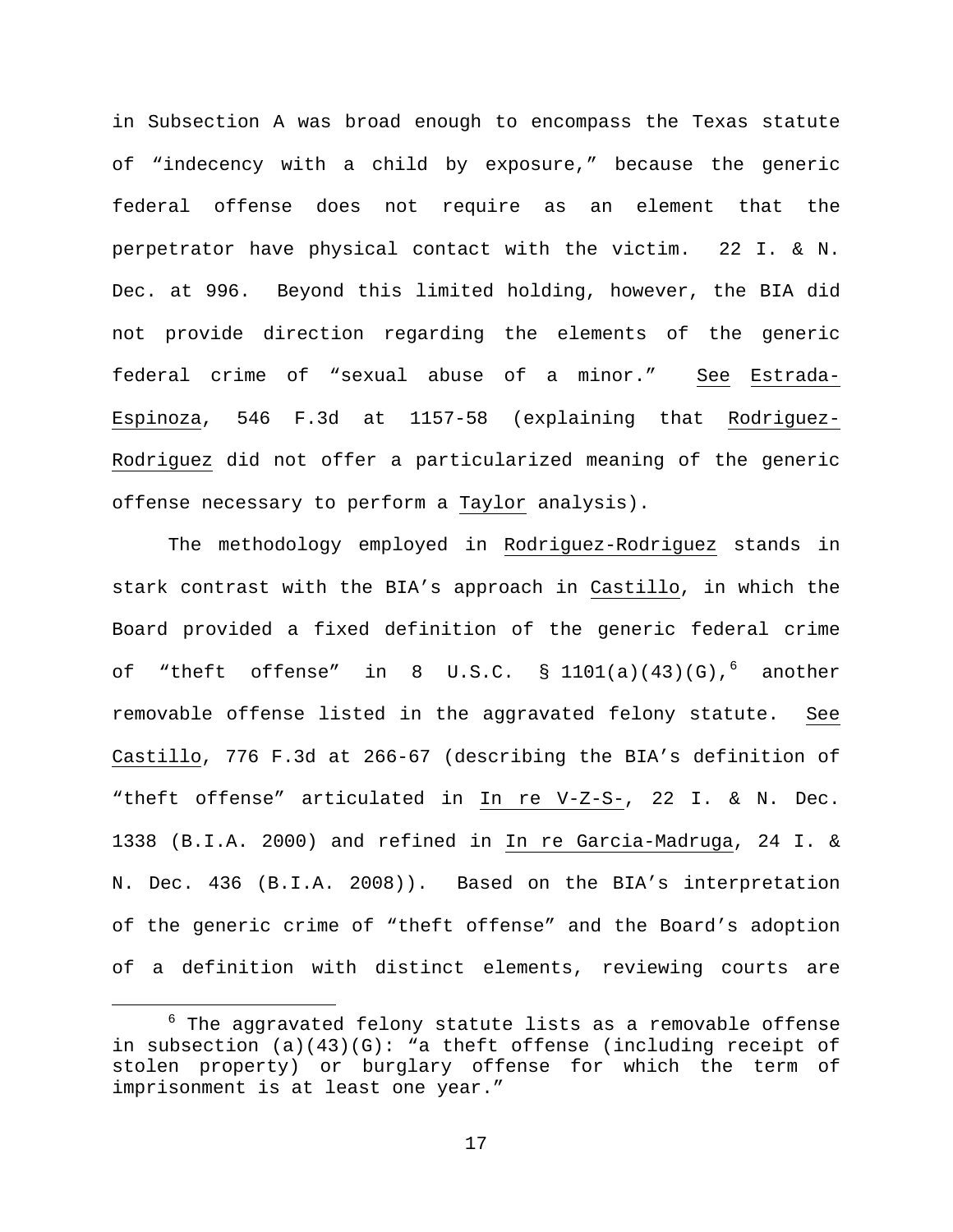able to apply that definition to determine whether a particular state offense is encompassed within the generic federal crime. See id. at 270 (holding that Virginia statutory crime of unauthorized use of a vehicle did not categorically match definition of "theft offense"); see also Omargharib v. Holder, 775 F.3d 192, 197 & n.9 (4th Cir. 2014) (concluding that Virginia statutory crime of larceny did not categorically match definition of "theft offense"); Almeida v. Holder, 588 F.3d 778, 789 (2d Cir. 2009) (holding that conviction for second-degree larceny in Connecticut fell within definition of "theft offense").

Because the BIA did not supply a definition of the crime of "sexual abuse of a minor" in Rodriguez-Rodriguez, the portion of that opinion subject to Chevron deference is limited to the conclusion: (1) that the generic federal offense does not require as an element that the perpetrator have physical contact with the victim; and (2) that the Texas statute of "indecency with a child by exposure" falls within Subsection A. See Rodriguez-Rodriguez, 22 I. & N. Dec. at 996; see also Aguirre-Aguirre, 526 U.S. at 424-25 (holding that BIA's interpretation of a term in the INA warrants Chevron deference when BIA "gives ambiguous statutory terms concrete meaning through a process of case-by-case adjudication") (citation and internal quotation marks omitted).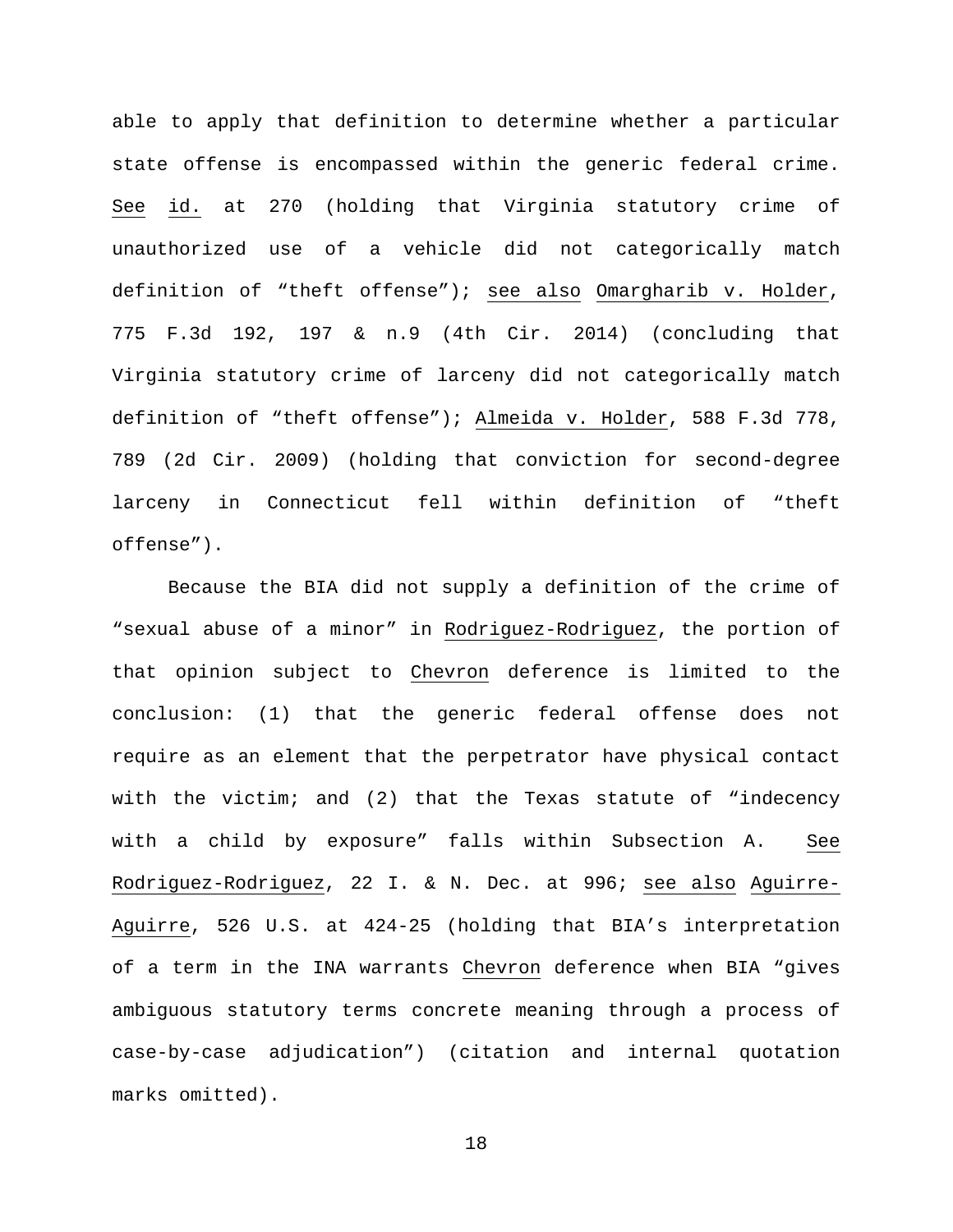We therefore turn to consider the BIA's decision that Amos is subject to removal based on his violation of the former Maryland statute. Because the decision is not afforded precedential weight, we apply the principles of deference articulated in Skidmore v. Swift & Co., 323 U.S. 134 (1944). See Martinez, 740 F.3d at 909-10. Under the holding in Skidmore, we may defer to the agency's opinion, based on the agency's "body of experience and informed judgment." 323 U.S. at 140.However, the degree of deference that we accord depends on our consideration of the persuasiveness of the BIA's analysis as demonstrated by its thoroughness, validity of reasoning, and consistency with other decisions. Id.

As we have explained, in deciding whether an underlying state conviction falls within the meaning of a generic federal offense, we typically would compare the elements of the generic federal offense of "sexual abuse of a minor" with the statutory elements of the former Maryland crime of sexual abuse of a child. However, because the BIA has not defined the generic federal offense, either in Rodriguez-Rodriguez or in the present case, such an analysis is impossible to perform in the typical manner. See Estrada-Espinoza, 546 F.3d at 1158 (explaining that "[w]ithout defined elements, a comparison of the state statute with the federally-defined generic offense is not possible").

iii.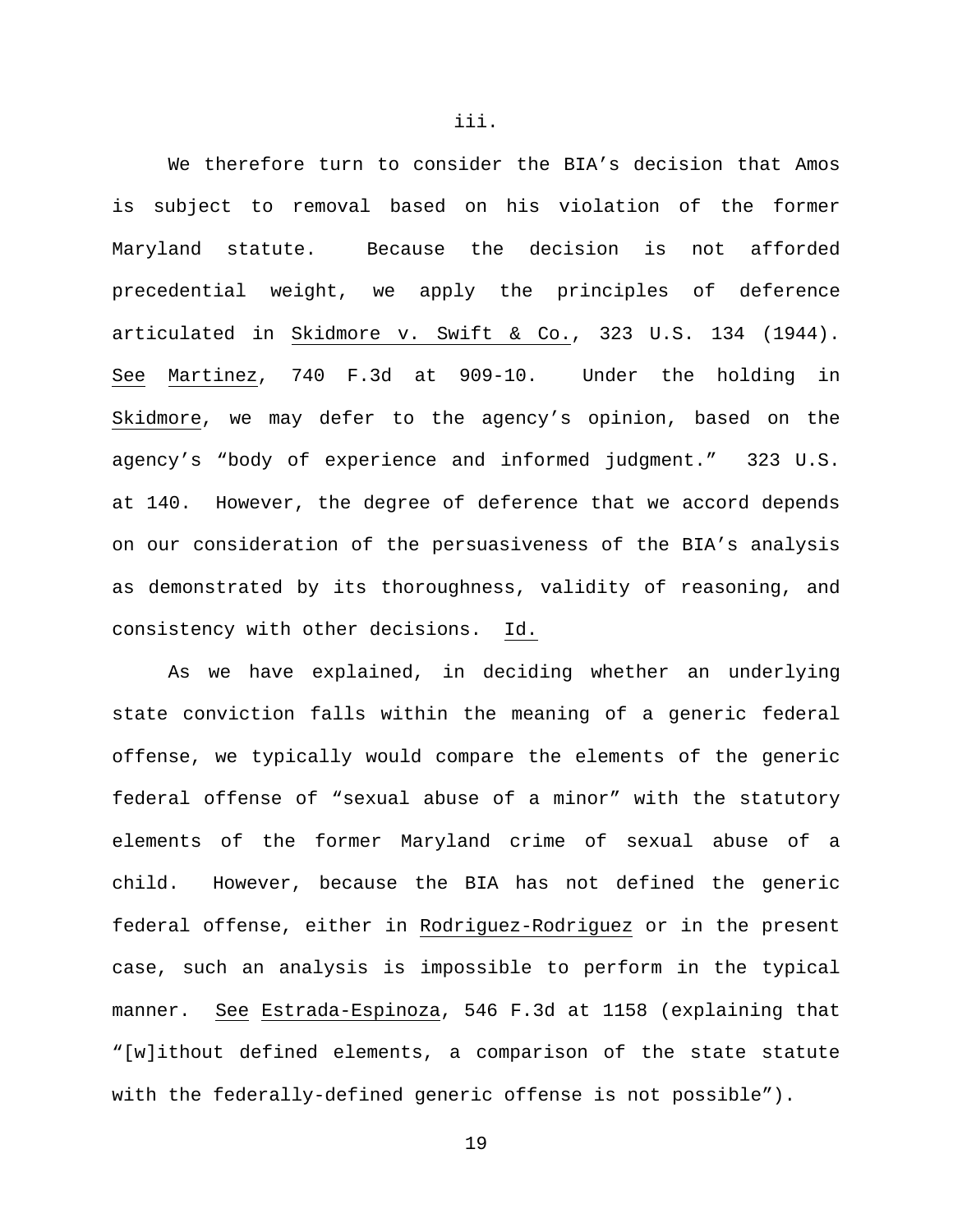In concluding that Amos's Maryland conviction qualifies as an aggravated felony under Subsection A, the BIA opined that the "least culpable conduct" under the sexual abuse portion of the former Maryland statute, namely, the "failure to act to prevent sexual abuse" of a child when "one has a duty to do so," is encompassed within the generic federal crime of "sexual abuse of a minor."<sup>[7](#page-19-0)</sup> See Degren, 722 A.2d at 899. To support its conclusion, the Board cited the holding of Rodriguez-Rodriguez that the generic federal offense does not require that the defendant make physical contact with the child victim. The Board also relied on the discussion of Section 3509(a)(8) in Rodriguez-Rodriguez, and its characterization of the term "sexual abuse" as covering a "broad range" of sexual misconduct.

We are not persuaded by the BIA's analysis. Although the BIA in Rodriguez-Rodriguez held that the offense of "sexual abuse of a minor" under the INA does not require physical

<span id="page-19-0"></span> $7$  Although the former Maryland crime of "child abuse" is quite broad and included facially divisible crimes involving both physical abuse or sexual abuse, only the sex abuse portion of that statute potentially qualifies as a removable offense under Subsection A. Because we ultimately conclude that the former Maryland crime of sexual abuse of a child does not qualify as "sexual abuse of a minor" under Subsection A, we need not consult Amos's underlying conviction record to determine which portion of the facially divisible statute formed the basis<br>of his conviction. See Cabrera-Umanzor, 728 F.3d at 352 (for See Cabrera-Umanzor, 728 F.3d at 352 (for application of the modified categorical approach, which requires consultation of the underlying record, "one of the categories into which the statute may be divided" must constitute, "by its elements," the generic federal offense (emphasis omitted)).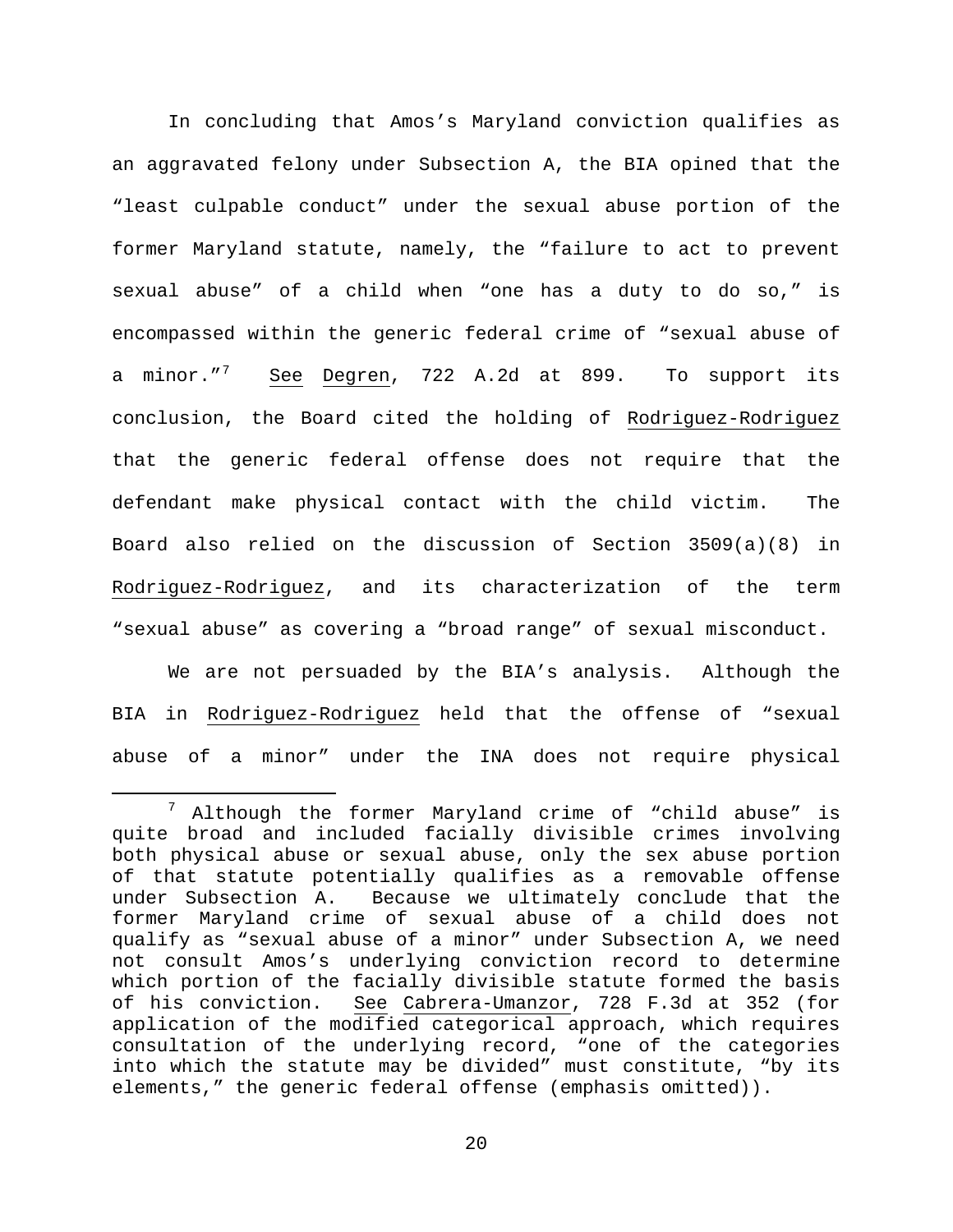contact with the victim, and such contact also is not required under the relevant portion of the Maryland statute, see Walker v. State, 69 A.3d 1066, 1085-86 (Md. 2013) (discussing current versions of the statute), that conclusion does not resolve the issue issue before us. We still are faced with the question whether the failure to act to prevent sexual abuse, the least culpable conduct under the relevant portion of the former Maryland statute, is encompassed within the offense of "sexual abuse of a minor" for purposes of subsection A.

The BIA's reference in this case to Section 3509(a)(8) likewise offers no assistance in resolving the question before us. The BIA merely noted that, in Rodriguez-Rodriguez, the Board stated that Section 3509(a)(8) defined the term "sexual abuse" as including "a broad range of maltreatment of a sexual nature." That assessment, however, does not clarify the scope of the generic federal crime, or explain why the conduct of failing to act to prevent sexual abuse is included within that undefined scope.

As set forth above, Section 3509(a)(8) describes "sexual abuse" as the "employment, use, persuasion, inducement, enticement, or coercion of a child to engage in, or assist another person to engage in, sexually explicit conduct or the rape, molestation, prostitution, or other form of sexual exploitation of children, or incest with children." (emphasis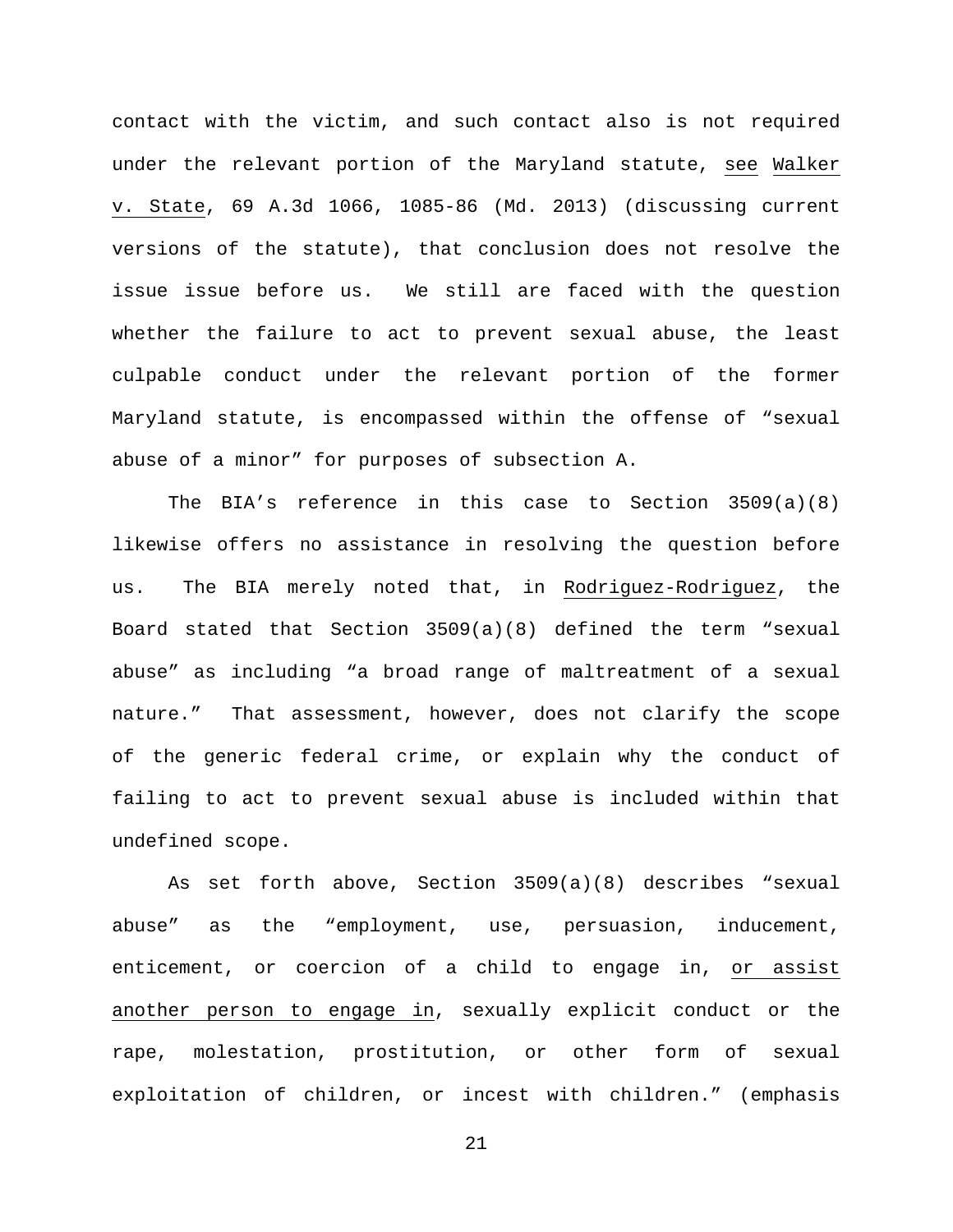added). This "guide" cited by the BIA describes affirmative acts by a perpetrator acting as a principal in the commission of acts of sexual abuse, as well as affirmative acts by one who is "assisting" another in the commission of acts of sexual abuse. Even if the generic federal offense of "sexual abuse of a minor" encompasses all forms of "assisting" another in committing sexual abuse, the former Maryland statute applies to conduct beyond the affirmative act of providing such assistance. In Degren, the Court of Appeals of Maryland emphasized that sexual abuse includes both "the affirmative acts of watching and failing to intervene" in sexual abuse and the "omission or failure to act when a child is being sexually abused." 722 A.2d at 899. Thus, contrary to the BIA's analysis, the "guide" provided by Section 3509(a)(8) does not support a conclusion that the failure to act to prevent child abuse, the least culpable conduct under the former Maryland statute, necessarily is encompassed within the generic offense of "sexual abuse of a minor" in Subsection A.

Accordingly, we are not persuaded by the BIA's analysis or its conclusion that the term "sexual abuse of a minor" under Subsection A necessarily encompasses the failure to act to prevent sexual abuse, the least culpable conduct under the former Maryland statute. We therefore hold that the BIA erred as a matter of law in concluding that Amos's conviction of child